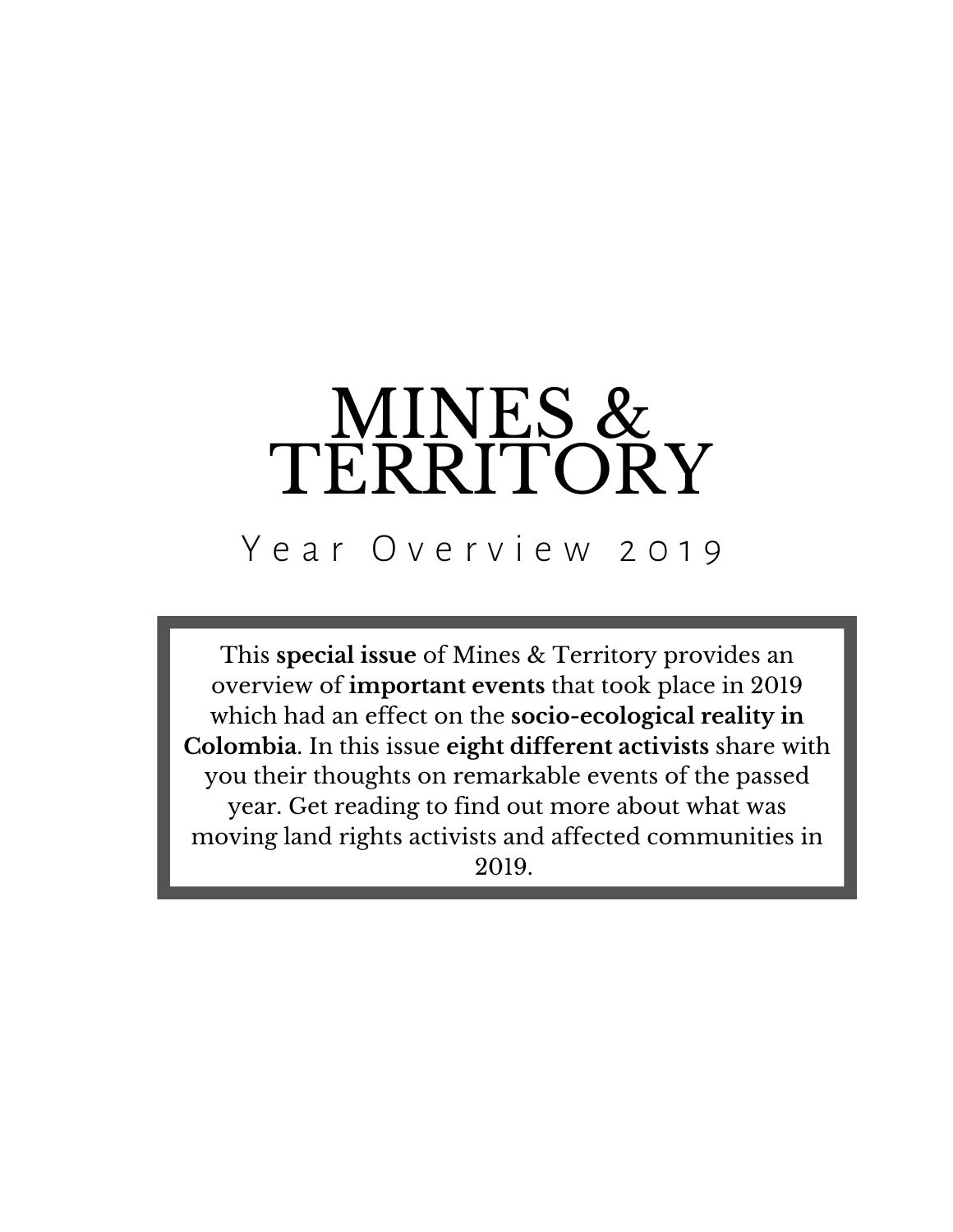M O N T H L Y O N L I N E R E V I E W O N E X T R A C T I V I S T I S S U E S I N C O L O M B I A

Y E A R O V E R V I E W  $2010$ 

### SPECIAL ISSUE

## PEOPLE PARTICIPATION AND AUTONOMY AS AN ANTIDOTE TO COPPER FEVER IN JERICÓ

*The Quebradona mining project of the South African company Anglo Gold Ashanti, based in Jericó, a municipality in the southwestern subregion of Antioquia was an important element of political discussion at a local, sub-regional and even national level last year.*

With 2019 being a year of planning for municipalities due to the countrywide update of the Land Management Scheme (Esquema de Ordenamiento Territorial), the future of the territory of Jerico was at stake, since the mining company was doing an effort to include the Quebradona extraction project in the land management scheme. One of the company's strategies has been to carry out a media campaign about its "good mining practices" under its "corporate social responsibility" policy and therein denying the many attempts made by the local and affected community during the last ten years to stop this project.

The local movements of Jericho and the neighboring municipalities have managed to put the rejection of mining on the



*Fo t o b y C O A*



 $F$ <sup>*o*</sup>  $f$ *o*  $f$ <sup>*b*</sup>  $y$   $C$ *OA* 

agenda, on the basis that, in addition to being a project that indiscriminately violates nature, it also has other effects on the region; it jeopardizes the peasant and indigenous traditions present in the area, it affects water sources and their communitarian use, it impedes the local economy that has been developing in the region based on organic agriculture and an economy of solidarity and it threatens the spaces for political participation and decision making, which affects the territorial autonomy.

In this context, organizations such as the Jericho Environmental Roundtable and the sub-regional articulation of the Western Environmental Belt or COA, were able to express the reasons why the Quebradona mining project should not be developed in various places and occasions such as in the Jerico Municipal Council.

During the debates in the Municipal Council the need arose to integrate the Community Life Plan, a proposal of the Western Environmental Belt COA, into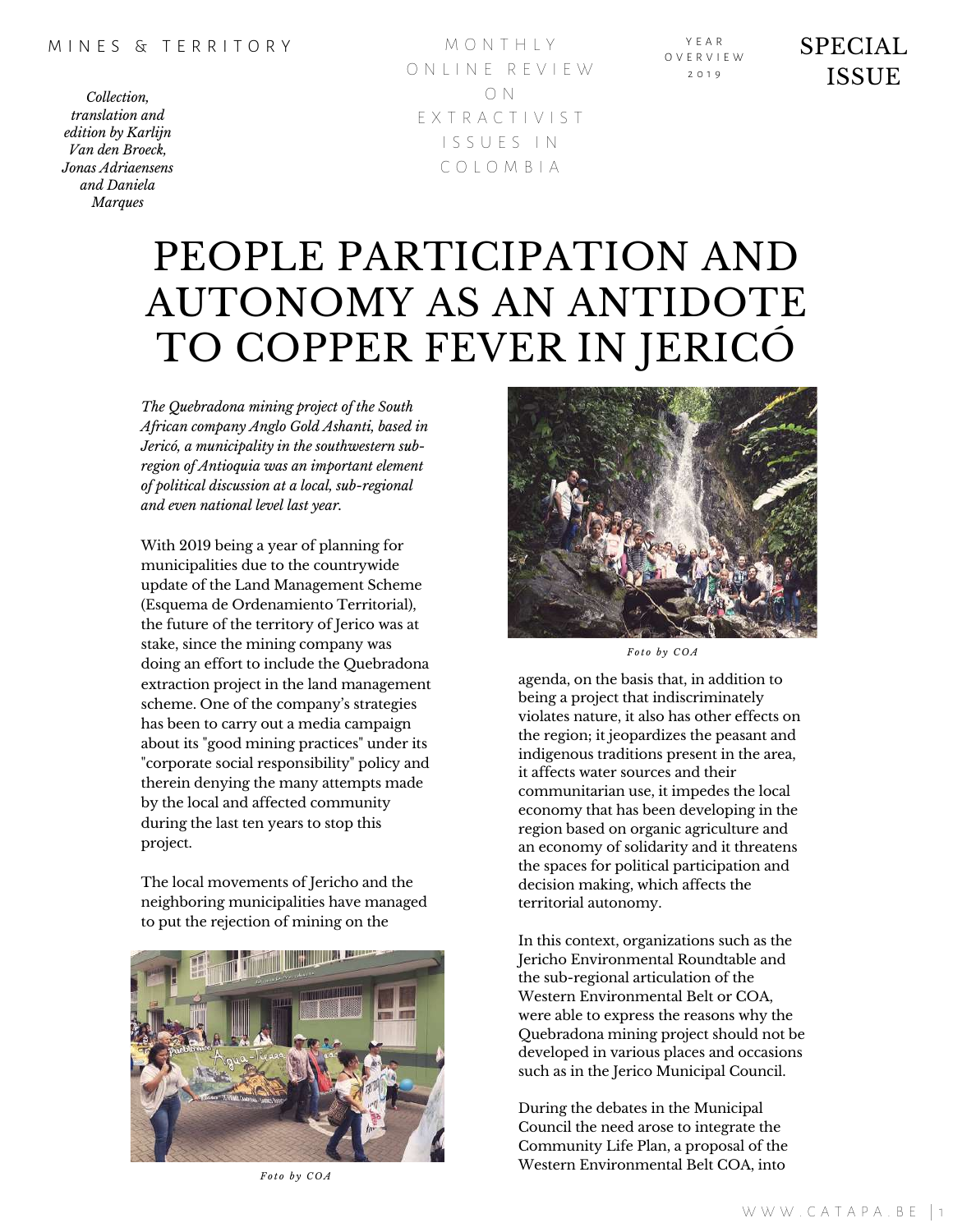*Collection, translation and edition by Karlijn Van den Broeck, Jonas Adriaensens and Daniela Marques*

M O N T H L Y O N L I N E R E V I E W O N E X T R A C T I V I S T I S S U E S I N C O L O M B I A

Y E A R O V E R V I E W  $2010$ 

### SPECIAL **ISSUE**

the Land Management Scheme of the municipality. In that way they put forward the Popular Mandate "Participation and Autonomy to Resignify the Territorial Ordering" to construct Sacred Territories for Life.

This proposal has four main axes: The first is on the uses of the land and the uses of the water. The second on the cultural and environmental patrimony. The third on effective and affective social participation. And finally the fourth is on the territorial popular education.

However, the mining company has been carrying out actions of strategic interference in the process of adjusting and updating of the land management scheme, generating confrontations in institutional spaces such as the Municipal Council, through co-optation and interference in decision-making.

In spite of this panorama, the organizations and the subregional alliance will continue the work of political pressure in the year 2020, putting on the agenda the community and the collective challenges that have been developing for several years in Jericho and the whole southwest Antioquia. Sacred Territories for Life.

MINERIA  $\overline{a}$ **TERICO** 

*Fo t o b y C O A*



*Foto by*  $COA$ 

*Written by Leidy Lopez (translated from Spanish)*

*Leidy is an activist originated from the village of Tamesis belonging to South Western Antioquia. She is part of the youth environmental and land rights group Jodete and of the Western Environmental Belt - COA.*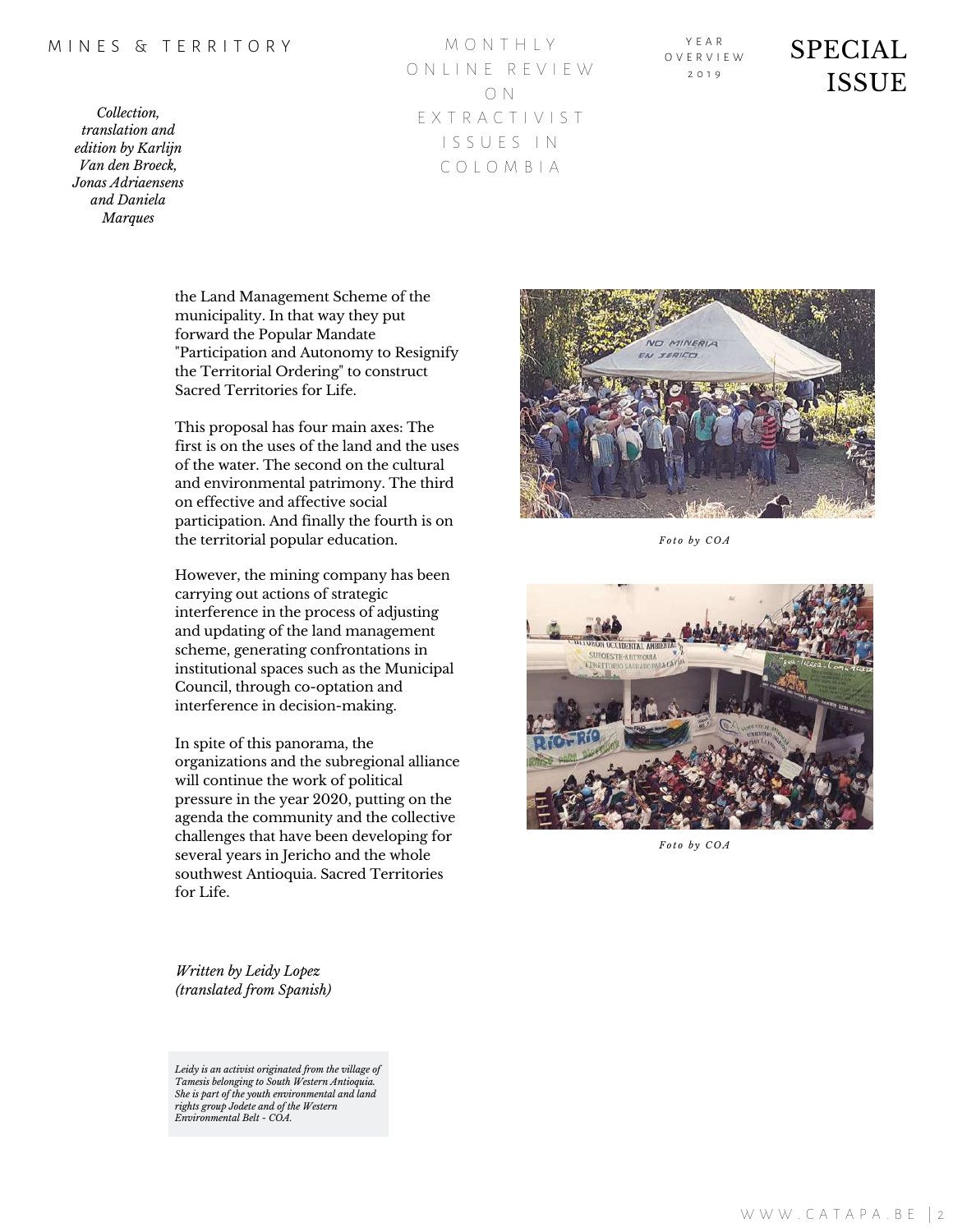*Collection, translation and edition by Karlijn Van den Broeck, Jonas Adriaensens and Daniela Marques*

M O N T H L Y O N L I N E R E V I E W O N E X T R A C T I V I S T I S S U E S I N C O L O M B I A

Y E A R O V E R V I E W  $2010$ 

SPECIAL ISSUE

## NATIONAL STRIKE IN COLOMBIA

On November 21st, a national strike was organized against the current Colombian government. Thousands of Colombians massively took to the streets to march and demonstrate in different ways against a series of reforms that will drastically affect the daily life and the future of Colombians – 'Duque's paquetazo', as they call it. It is clear that the current government, with these new measures, is not at all interested in improving the collective welfare of society but on the contrary, applying all kinds of negative policies that are detrimental to the living conditions of the working population.



*Fo t o b y C O S A J U C A*

Among some of the social and economic reforms that the national government currently wants to implement, the following are known: a reduction of the legal minimum wage for young people between 18 and 28 years old by 25%; a hiring system by the hour which affects the labor and pension stability of thousands of workers; the elimination of the pension as a right of workers and privatization of COLPENSIONS; and a reduction of taxes on large multinationals and companies, with an increase in taxes for the middle class and the workers.



*Fo t o b y C O S A J U C A*

Despite the amount of social injustice that the working class of the nation suffers from, the government proposes to restrict the right to protest to the maximum and to criminalise and stigmatise it throughout the country. After these proposals, thousands of people attended mobilisations at the national and international level, with the participation of protesters in other important cities of the world demanding the national government to retract this series of proposed reforms.

At the national level, all kinds of collective actions turned the November 21 strike into a transcendent and impactful act of resistance throughout the country: among others, road blockades were carried out in different cities, different cultural and sporting events were organized in the streets as a symbol of peaceful demonstrations, big marches took place and in the evening hours a 'cacerolazo' (a way of protesting using pots and pans to make simultaneously a loud noise) sounded throughout the nation to claim support for the strike that had just occurred.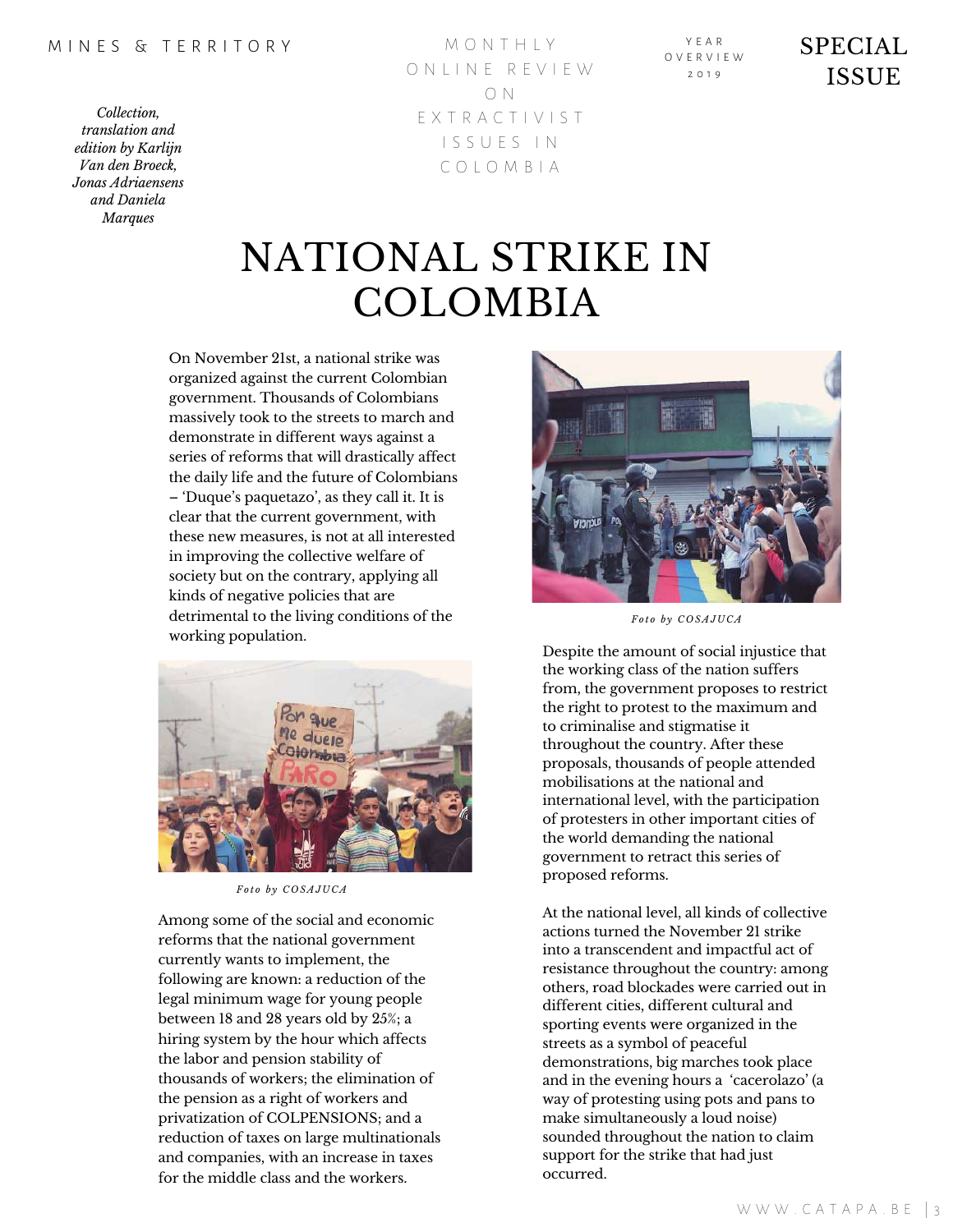*Collection, translation and edition by Karlijn Van den Broeck, Jonas Adriaensens and Daniela Marques*

M O N T H L Y O N L I N E R E V I E W O N E X T R A C T I V I S T I S S U E S I N C O L O M B I A

Y E A R O V E R V I E W  $2010$ 

### SPECIAL ISSUE

After a week went by, the balance was not promising: the government of Duque is trying to answer to the demands of the protesters through a social dialogue, where the motivations for the unrest might be expressed; some speak of organising a constituent assembly, but this requires a lot of time that the protesters do not have.

The people want thorough solutions to problems that affect them directly through public and other policies; the students demand compliance with earlier formed agreements; the working class organisations complain about the policies that have taken away social and economic protection for workers. But these issues cannot be touched upon without profound reforms at the economic level, which puts the ball into the camp of the government. It is time the Colombian government decides how it wants to go down in history; as the precursor of a change that united Colombia under a single banner, or as cowards who tried to silence the legitimate demands of a nation with violence.

*Written by Oriana Castadeña (translated from Spanish)*



*Fo t o b y C O S A J U C A*

*Oriana is an activist located in Ibagué and belonging to the environmental committee: 'Comité Ambiental en Defensa de la Vida' in the Tolima region. She is also part of the group Mujeres en Defensa del Territorio.*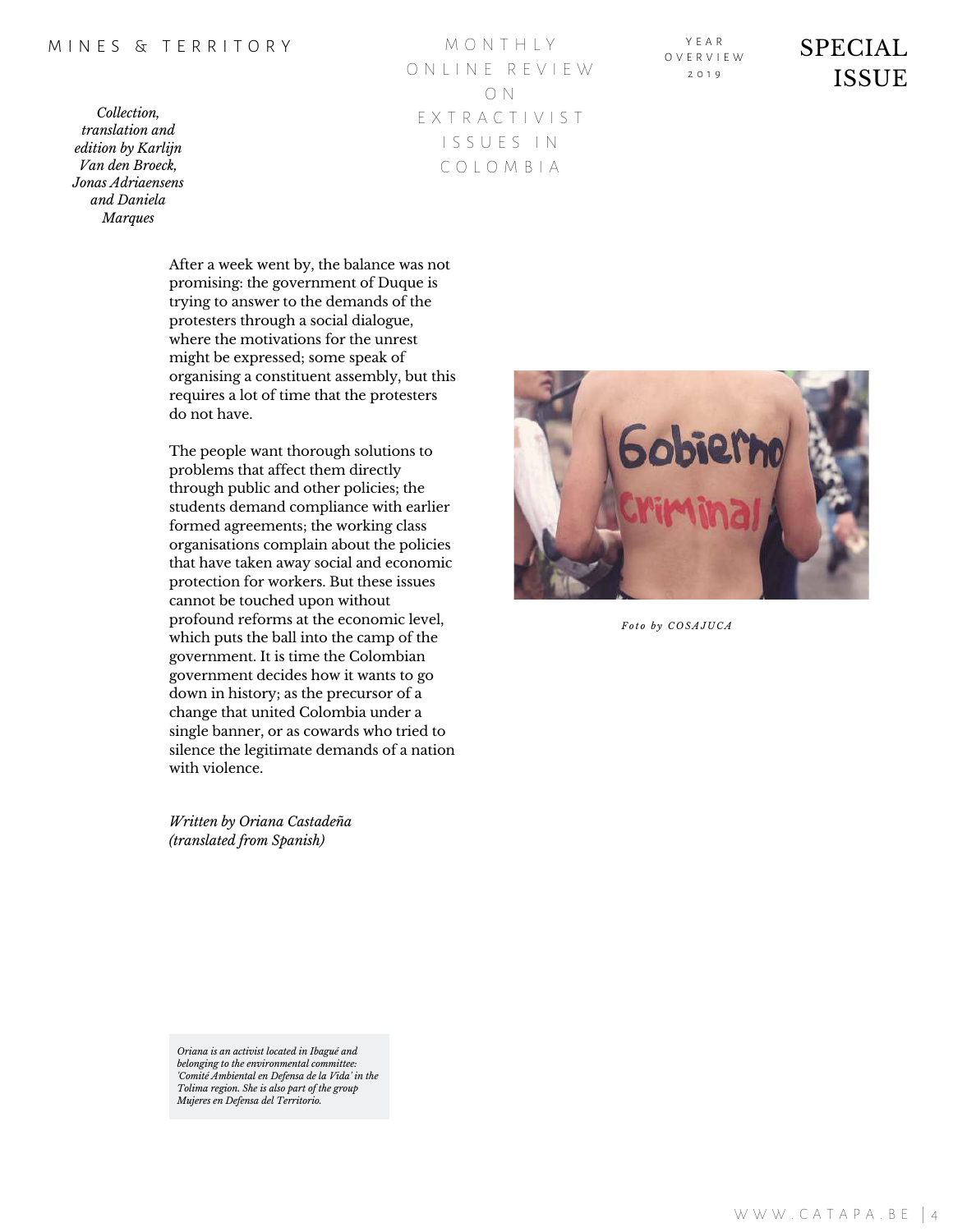M O N T H L Y O N L I N E R E V I E W O N E X T R A C T I V I S T I S S U E S I N C O L O M B I A

Y E A R O V E R V I E W  $2010$ 

SPECIAL ISSUE

## THE SITUATION OF FEMALE HUMAN RIGHTS DEFENDERS AND SOCIAL LEADERS IN COLOMBIA

*The situation of male and female social leaders in Colombia has deteriorated greatly in recent years. Human rights defenders and social leaders have had to face more threats and deaths in the last three years than at any time during the armed conflict.*

The United Nations (UN) estimates that between 1994 and 2014, there have been an average of 33 murders of human rights defenders per year (United Nations, n.d.); while the murders in 2015 amounted to 63, in 2016 to 59, in 2017 to 121 and in 2018 to 110; although they warn that it is not the total of cases (United Nations, 2019). Of the 431 murders of human rights defenders between 2016 and 2018, 48 were against women.

CODHES estimates that of 378 attacks recorded in 2018, 18 were murders against female social leaders and 78 more were attacks against them (Hurtado, Gutiérrez, Gómez, & Barbosa, 2019). Both murders and attacks against women have increased with more than 20% in the last three years and according to Somos Defensores, the





Foto by Comité en Defensa de la Vida

number of female human rights defenders and social leaders killed in 2018 increased with 64.3% compared to the previous year (Somos Defensores, 2018).

In some parts of the country this increase is pronounced more than in others. The CAPAZ institute estimates that in the case of Putumayo, femicide increased by 700% (Tapias Torrado, 2019). The women who are under attack consider that this increase is related to an exacerbated machismo, linked to the militarization of the department, the intensification of the war and drug trafficking, among others (Cortés, 2019).

*"... When they rape them, they humiliate them and almost nobody believes them. Instead if they kill them, they become heroines. Rape is an instrument of domination and control of the female population" (Tascón, 2012)*

Foto by Comité en Defensa de la Vida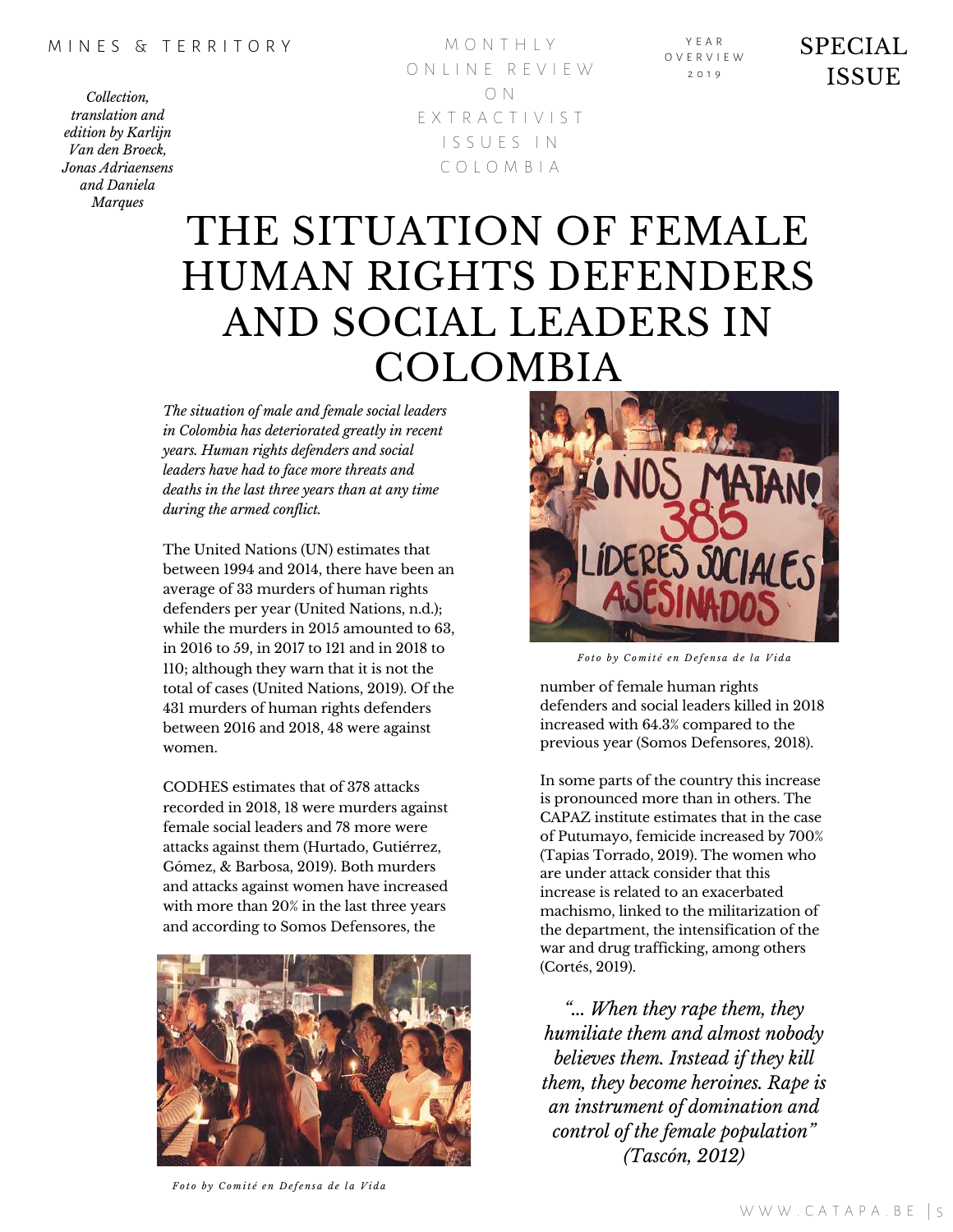*Collection, translation and edition by Karlijn Van den Broeck, Jonas Adriaensens and Daniela Marques*

M O N T H L Y O N L I N E R E V I E W O N E X T R A C T I V I S T I S S U E S I N C O L O M B I A

Y E A R O V E R V I E W  $2010$ 

SPECIAL ISSUE

Although the increase is worrisome, it usually obscures a more profoundly structural problem of gender violence. When the threats, which preceded the murders in several cases, were directed at female leaders, they had a strong gender component. For example, in many cases, the threats were not only made against the lives of the women in question, but also against the lives of their loved ones, usually their daughters and sons; or in other cases the threats consisted of sexual violence against them or their daughters (Rueda, 2019).

Sexual violence is a tool that is generally used to punish those women who dare to raise their voices to participate in social processes of change or to challenge patriarchal dynamics. But the punishment of the leaders for confronting the structures of oppression does not end with the threats. In the vast majority of cases, there is a secondary punishment: to face multiple obstacles of justice and health; it is common for them to be revictimized and stigmatized and that leads to them being silenced. In this context, female human rights defenders and social leaders have come together to denounce this serious situation, making it visible and claiming their rights (Corporación Mujer Sigue Mis Pasos, 2015).

It is also important to mention that the aforementioned numbers take into



Foto by Comité en Defensa de la Vida

account the murders and attacks against women but fail to take a broader look at the daily expressions of misogyny and intimidation that these women go through. Sexist language, the exclusion of spaces of decision-making or work overload are elements that are not reflected in the statistics and that must also be taken into account if one desires to truly provide an honest analysis of the position of female human rights defenders in Colombia.

*Written by Jonas Adriaensens*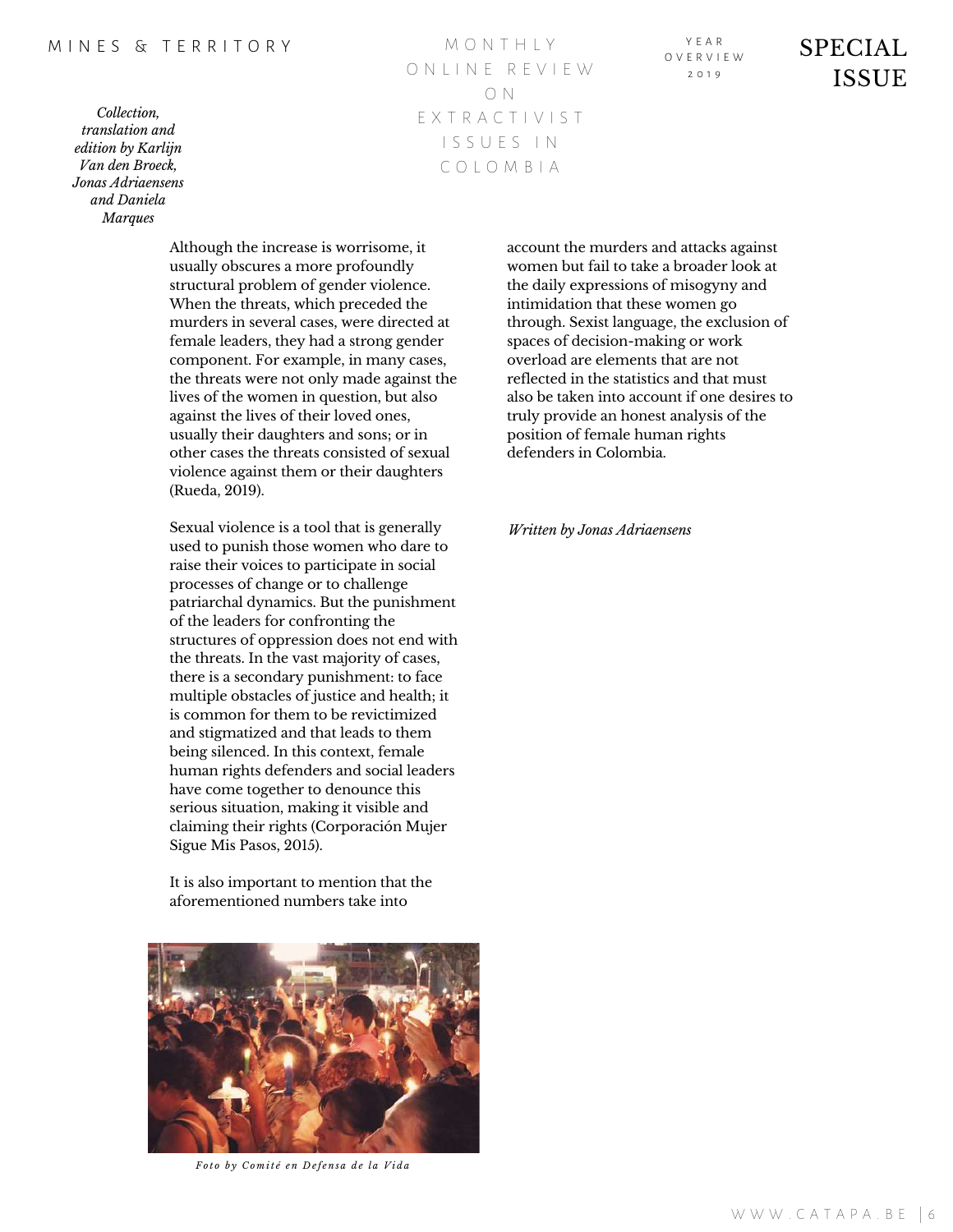M O N T H L Y O N L I N E R E V I E W O N E X T R A C T I V I S T I S S U E S I N C O L O M B I A

Y E A R O V E R V I E W  $2010$ 

SPECIAL ISSUE

## MINESA KEEPS DWELLING ON SANTURBAN

*In the department of Santander, a Paramó ecosystem, called Santurban, which supplies water to more than 2 million people, continues to be threatened by the extraction of gold and other metals.*

After its first failed attempt, the multinational MINESA SAS, a company from the United Arab Emirates, is seeking an environmental license from the ANLA Environmental Licensing Authority to exploit the high mountain with its SOTONORTE auro-scientific project. The area though, borders what was defined in 2014 as the ecosystem the Páramo of Santurbán.



Photo by Jorge William Sánchez Latorre

To be granted the permission to continue the project to its exploitation stage Minesa needs to be granted an environmental license. Minesa therefore submitted its second environmental impact study (or EIA) and applied again for an environmental license in 2019. But for Minesa to obtain the license, the National Environmental Licensing Authority must carry out an evaluation with clear and detailed information. Information that must be reflected in the EIA. However, although this is the company's second



Photo by Jorge William Sánchez Latorre

EIA, the environmental authority has requested Minesa to expand and specify the given information about the project on at least 80 points. This procedure got put on stand by during the period of local elections in Colombia in 2019.

Minesa has been in trouble since 2017, the year it presented its first Environmental Impact Study and academics and activists questioned the information the company delivered, the company had to withdraw their request for an environmental license.

### **Minesa's project SOTONORTE explained**

Minesa has the intention to extract polymetallic materials and more than 11 million ounces of gold, over the span of 23 years. The multinational claims that it will not treat the gold with cyanide within Colombian territory, however in the Environmental Impact Study, it is not clear in which country then this highly polluting procedure would be carried out. It should be noted that the project will affect the water intakes of the aqueduct of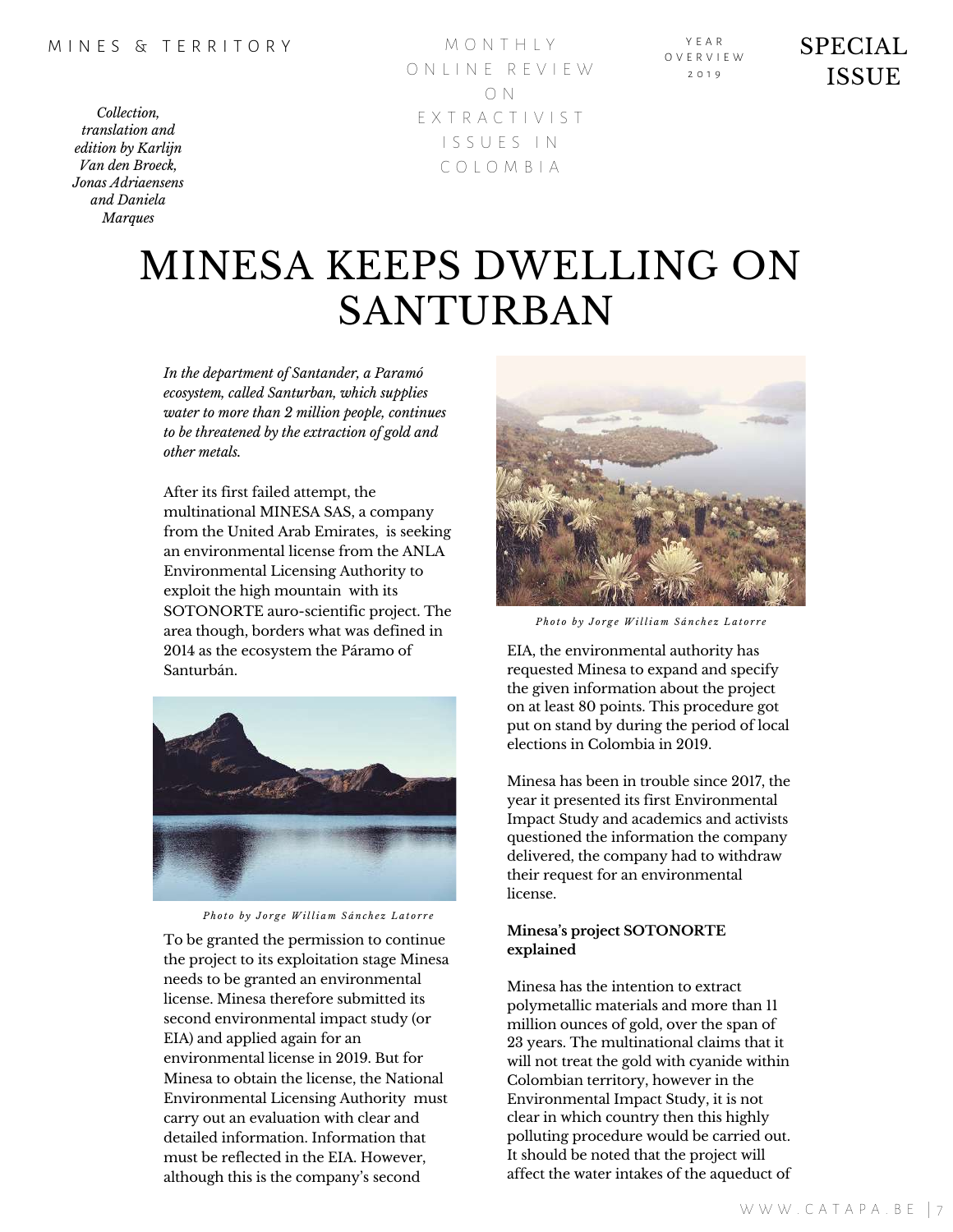*Collection, translation and edition by Karlijn Van den Broeck, Jonas Adriaensens and Daniela Marques*

M O N T H L Y O N L I N E R E V I E W O N E X T R A C T I V I S T I S S U E S I N C O L O M B I A

Y E A R O V E R V I E W  $2010$ 

SPECIAL **ISSUE** 

the city of Bucaramanga, which provides drinking water to more than a million people. Water that comes from the rivers and streams that originate in Santurbán.

According to the website of the multinational, without having obtained an environmental license to operate they have made an investment of more than \$30 billion colombian pesos (around 8 million USD) in the region between 2016 and 2018.

The Environmental Impact Assessment claims that Minesa will directly hire close to a thousand workers and offer four thousand indirect jobs. However, the indirect jobs that the company says it will generate, is with counting the suppliers to the mining company, the people who are currently already working for these supplying companies and those who are 'suppliers of the home' of the workers, 'benefitting' from the profits of the direct job. Thus: if dad is hired in MINESA, his wife and children are considered for MINESA as indirect jobs.

### **Who will make the decision?**

The streets and social media have been the allies in the defense of the territory and of the water of Santander and the neighboring departments, which are all located at the border with Venezuela, this is proven by the enormous mobilizations of multiple sectors of the Santanderean



Photo by Jorge William Sánchez Latorre

population. However, the government has designated the Minister of Finance Alberto Carrasquilla to make a decision on the multinational's project, since the current Minister of Environment affirmed having a conflict of interest for having advised the company at some point in his professional career.

Activists and human rights defenders are questioning the appointment of Carrasquilla since, in addition to the wellknown links that Minister Carrasquilla has with the government that promotes the foreign investment policy of Álvaro Uribe Velez and with the multinational ODEBRECHT (know for corruption scandals), he also does not belong to the workforce of the Ministry of Environment. It would seem then that this is a purely economic decision for the Colombian State, forgetting the resistance and social mobilization that under one united voice has demanded water quality and protection of life and territory.

According to the article paid by Minesa and published by the newspaper EL TIEMPO on January 27, everything seems to indicate that the multinational company has started up its engines in order to finally obtain the environmental license it so desires.

But the citizens are preparing to mobilise once again. Human rights defenders will not allow this attempt against the environment and life. It's clear that Minesa is a threat to the water of the Colombian people.

*Written by Dayana Corzo (translated from Spanish)*

*Dayana is from the region of Santander and lives in Bucaramanga. She has been a defender of the paramó of Santurban for over 8 years both in student groups as within other organisations in the city.*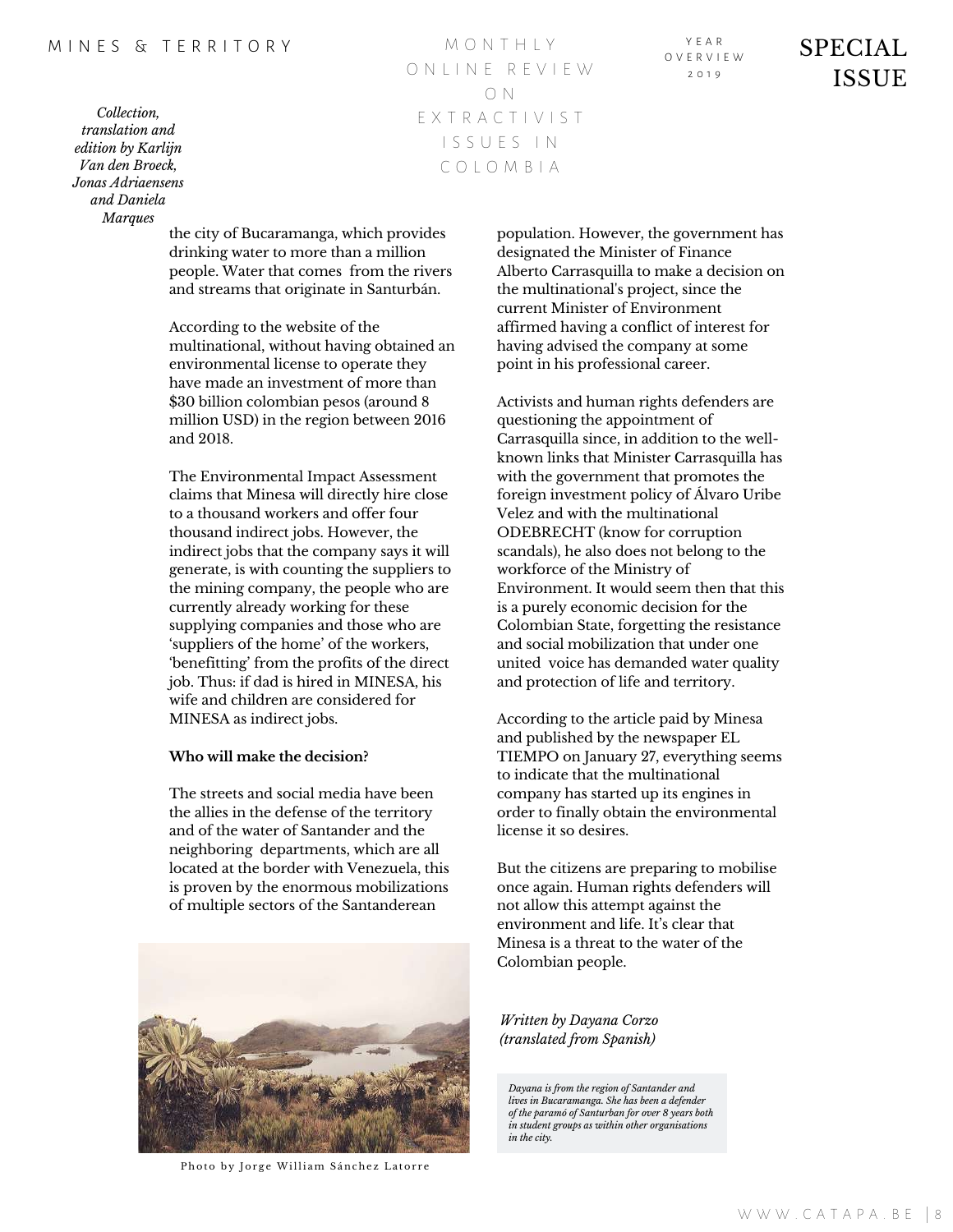*Collection, translation and edition by Karlijn Van den Broeck, Jonas Adriaensens and Daniela Marques*

M O N T H L Y O N L I N E R E V I E W O N E X T R A C T I V I S T I S S U E S I N C O L O M B I A

Y E A R O V E R V I E W  $2010$ 

SPECIAL ISSUE

### MINGA INDIGENA INDIGENOUS COMMUNITIES BLOCKED THE PANAMERICANA HIGHWAY, DEMANDING THE IMPLEMENTATION OF AGREEMENTS MADE WITH FORMER GOVERNMENTS, AND GUARANTEES FOR THEIR RIGHTS.

*Since Duque took of ice in 2018, he did not take any time to address the indigenous organizations in Colombia's Cauca department. As a result, people in southwestern Colombia started mobilizing protests across highways on March 10th last year to demand a meeting with the president. Their main frustrations are the governments passivity towards the agreements made during the previous administration's historic 2016 peace deal and the recognition of community land rights. A resume of a month full of frustration, repression and violence… but also a story about courage, hope and unity.*

The demands of the protesters participating in the Minga are clear. They include the incorporation of ethnic communities in the government's recently announced National Development Plan; the protection of community leaders from targeted assassinations; and the guarantee of prior consultation (= consulta previa) for extractive or agro-industrial projects with impacts on indigenous territory.

In the same vein, they also expressed their opposition to three pilot projects in the





Magdalena River valley where big oil companies got a green light from the government to experiment with fracking, a much questioned method for oil extraction because of the environmental risks it brings along.

Furthermore they demand the full restitution of 400 square kilometers (154 square miles) of land that was promised to indigenous people in the Cauca department by the former president, Juan Manuel Santos. Until March, only 14 square kilometers (5.4 square miles) had been delivered.

Duque initially refused to travel to the Cauca region to meet with indigenous organizations unless the roadblock created by the protesters, which was definitely having a negative impact on the economy, would be lifted. But the protests went on. During a massive mobilization on March 27, protest leaders estimated there were 20,000 people involved including Afro-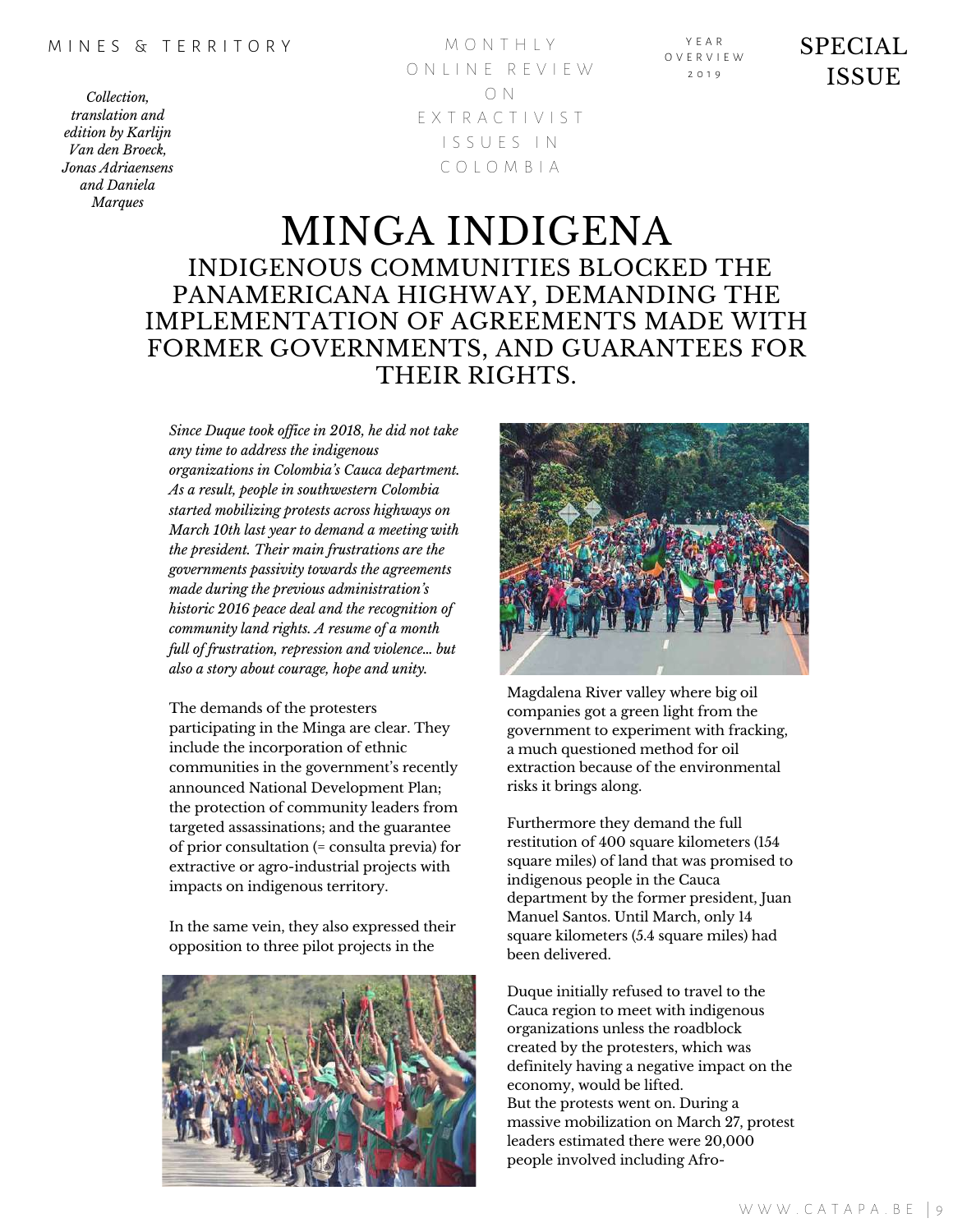*Collection, translation and edition by Karlijn Van den Broeck, Jonas Adriaensens and Daniela Marques*

M O N T H L Y O N L I N E R E V I E W O N E X T R A C T I V I S T I S S U E S I N C O L O M B I A

Y E A R O V E R V I E W  $2010$ 

SPECIAL ISSUE



Colombian and indigenous communities, students and associations of peasant farmers. The government's response that day was a violent one: a crackdown by the police's anti-riot squad ESMAD in order to regain the Panamerican highway. The crackdown was seen as an attack against the entire dialogue process that has existed up till then within the Minga; against the security and the life of every person in the camp peacefully standing up for their rights.

On March 22nd, an explosion in remote indigenous territory in the Valle del Cauca department killed nine indigenous protesters. Minister of Defense Guillermo Botero's statement that "the accident" was most probably caused by the indigenous people itself got firmly rejected by the National Indigenous Organization of Colombia (ONIC) as they assured the incident was a paramilitary-led massacre

.After twenty-six days of blockades on the Pan-American highway, the indigenous Minga came to an end on April 5th. The government and the protesters had reached an economic agreement of 843,000 million colombian pesos. One of the conditions of the agreement was a public dialogue between the 'Mingeros' and Duque, as for the Minga it was essential that Duque would publicly sign the agreements they had reached, which would give it a legal perspective.

After many delays and pretexts, Ivan Duque reached the municipality of Caldono, although he did not make it to listen to the mingueros and mingueras. Reason: "Concerns about the security of the President". Duque asked if the meeting could be held behind closed doors, only with the most important leaders. But the Minga did not accept that proposal. Tensions between the government and indigenous communities calmed somehow down since april, but are definitely still present in Colombia. The Minga left eighty-eight people wounded and nine dead, including a young mingero who got killed by ESMAD bullets that hit him in the chest. Without counting the other 125 Indigenous people that were murdered in Colombia during the last year and a half while peacefully trying to defend their rights, traditions and ancient territories.

*Written by Sam Packet*

*Sam packet is a Catapista who spend six months in Colombia last year, participating and supporting local activists in Cajamarca and reporting on socio-ecological news for Mines&Territory.*

W W W . C A T A P A . B E | 10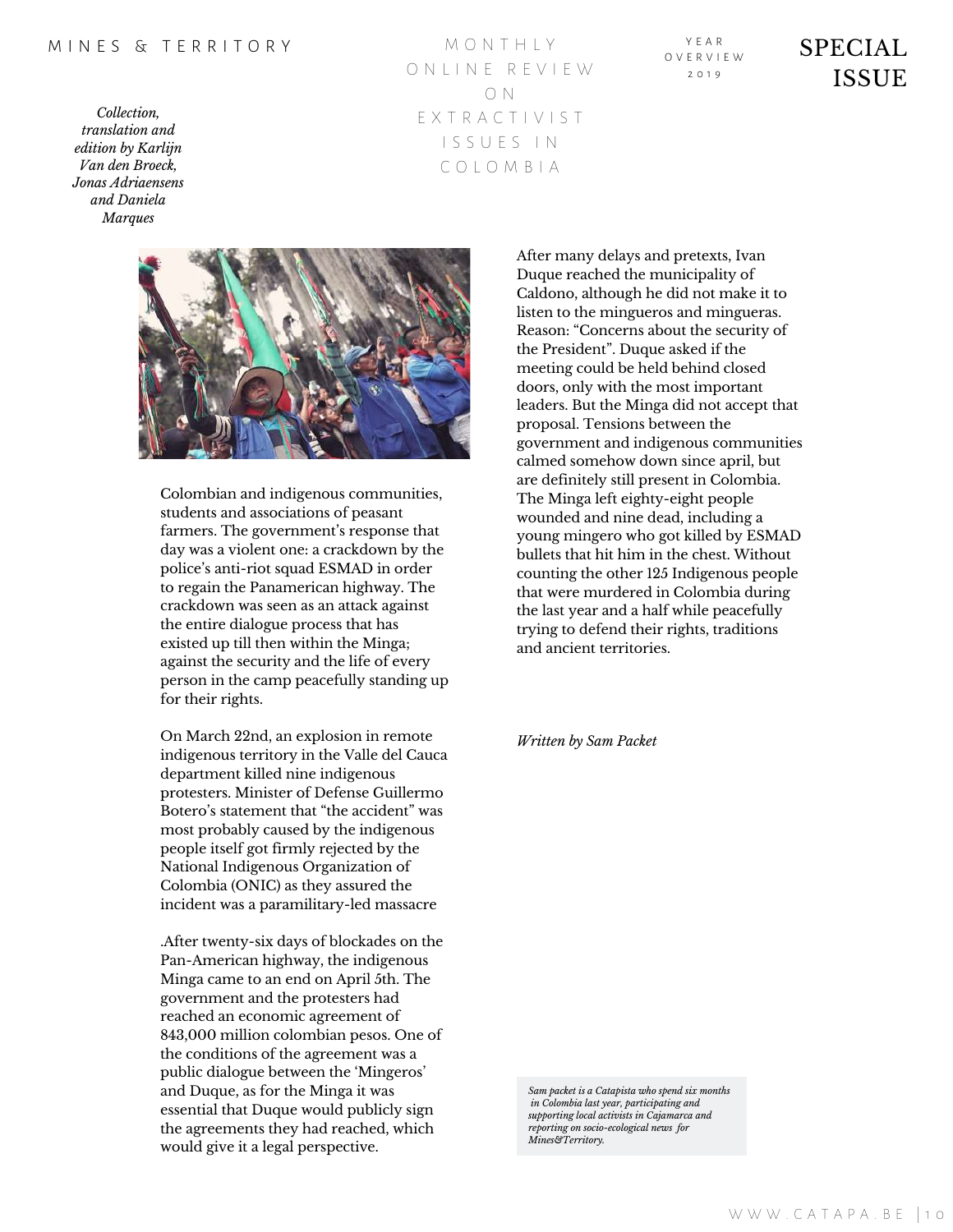M O N T H L Y O N L I N E R E V I E W O N E X T R A C T I V I S T I S S U E S I N C O L O M B I A

Y E A R O V E R V I E W  $2010$ 

SPECIAL ISSUE

## MOVIMIENTO NACIONAL AMBIENTAL

*T*he National Environmental Movement is a process of linking different grassroots social organisations, environmental platforms and Colombian NGOs that since 2017 have been promoting a space for national alliance with the aim of continuing to strengthen the processes of defending water, life and the territories that oppose the imposition of mining, oil and hydroelectric projects throughout the national territory.

That is why, through the use of legal tools, political advocacy, mobilization with nonviolent approaches, popular education and training and awareness strategies, they seek to halt the increase of a model that destroys ecosystems, putting the lives of present and future generations at serious risk. Similarly, the activists belonging to the National Environmental Movement believe that the defense of land, water and life should always go hand in hand with the defense of the human rights of the communities, which is why it has been working to strengthen the collectives and the physical, emotional, psychological and spiritual integrity of the people who are part of the different organisations and movements.

The national environmental movement of Colombia, which brings together more than 150 environmental organisations, held its sixth national meeting in November 2019. In this organisational space the decision was taken to carry out the first Colombian national environmental strike between June 1st and 5th of 2020.

Historically, the governments of Colombia have sacrificed natural environments, strategic ecosystems, biodiversity, water, landscape, culture and the collective right to a healthy environment in order to benefit the wrongly named "development". Today we are living the consequences of these decisions and as always these affect, fundamentally, the poorest sectors of the country and the middle class.

Today the future of present and future generations is at stake. Our responsibility is to leave them a country and a planet where they can live with joy and dignity. For these reasons, the National Government is required to immediately implement the prohibition of fracking, contaminating mining and glyphosate spraying; to unrestrictedly respect the popular consultations taken place and the



*Fo t o b y K a r lij n V a n d e n B r o e c k*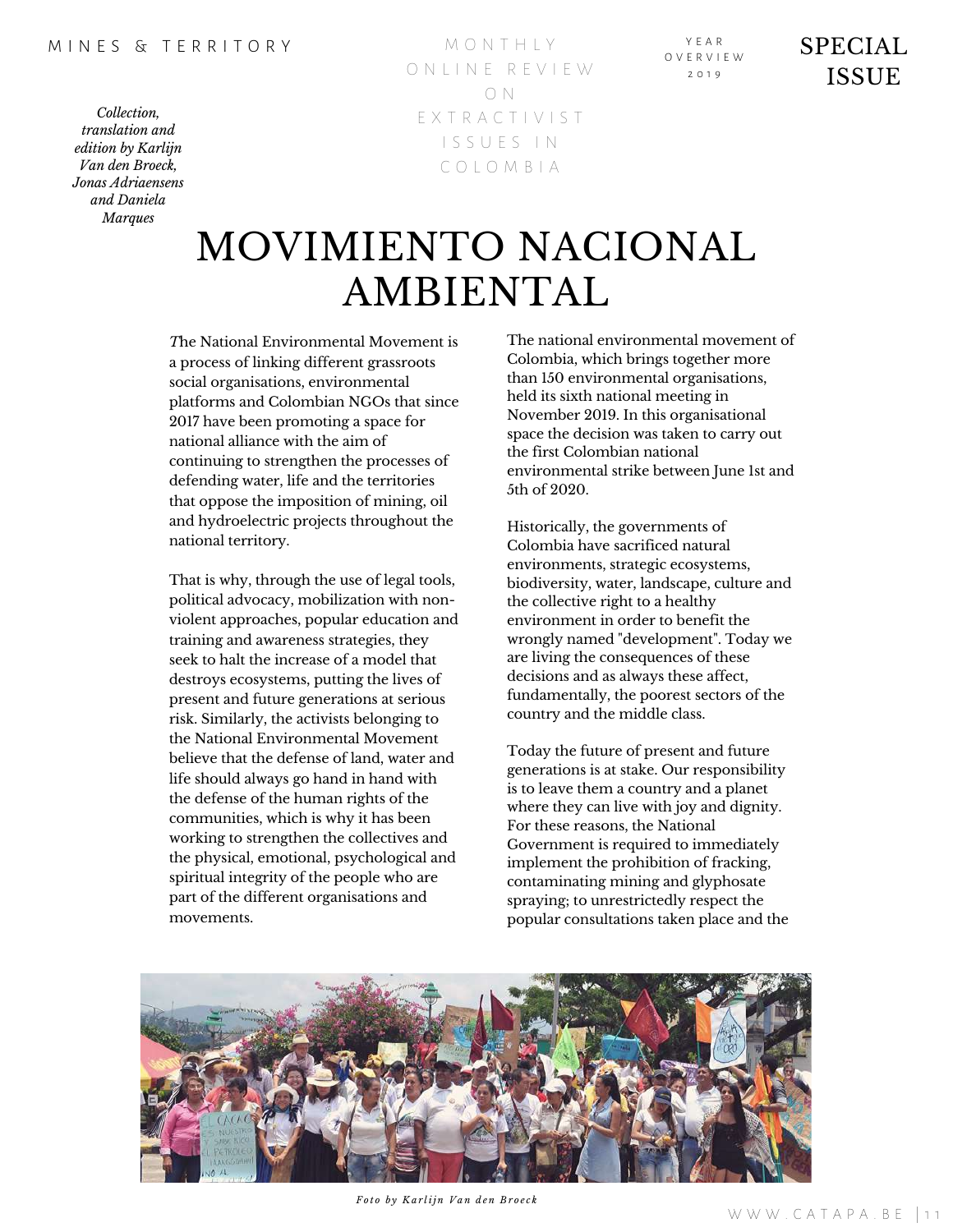*Collection, translation and edition by Karlijn Van den Broeck, Jonas Adriaensens and Daniela Marques*

M O N T H L Y O N L I N E R E V I E W O N E X T R A C T I V I S T I S S U E S I N C O L O M B I A

Y E A R O V E R V I E W  $2010$ 

### SPECIAL ISSUE

voice of the communities and different ethnic groups in their territories; to ratify the UN declaration on the rights of peasants; to protect the páramos ecosystems, high Andean forests and strategic ecosystems that are indispensable for water regulation; as well as to comply with the provisions of the sentences that granted rights to the Colombian Amazon, our rivers and nature in general.

There are plenty of reasons and motives to build collective protagonisms, with an intergenerational and intersectional perspective, that are capable of stopping the social and environmental injustices promoted by the capitalist, patriarchal, homophobic and racist system that today dominates the entire world.

The Colombian national government is requested to attend the demands of the National Environmental Movement and the various organizations that are building this process with a negotiation table that will attend to the list of requests.

*Fo t o b y K a r lij n V a n d e n B r o e c k*



*Fo t o b y K a r lij n V a n d e n B r o e c k*

*Written by Carolina Monje (translated from Spanish)*

*Carolina is an activist located in Ibagué and belonging to the environmental committee: 'Comité Ambiental en Defensa de la Vida' in the Tolima region. She is also part of the group Mujeres en Defensa del Territorio.*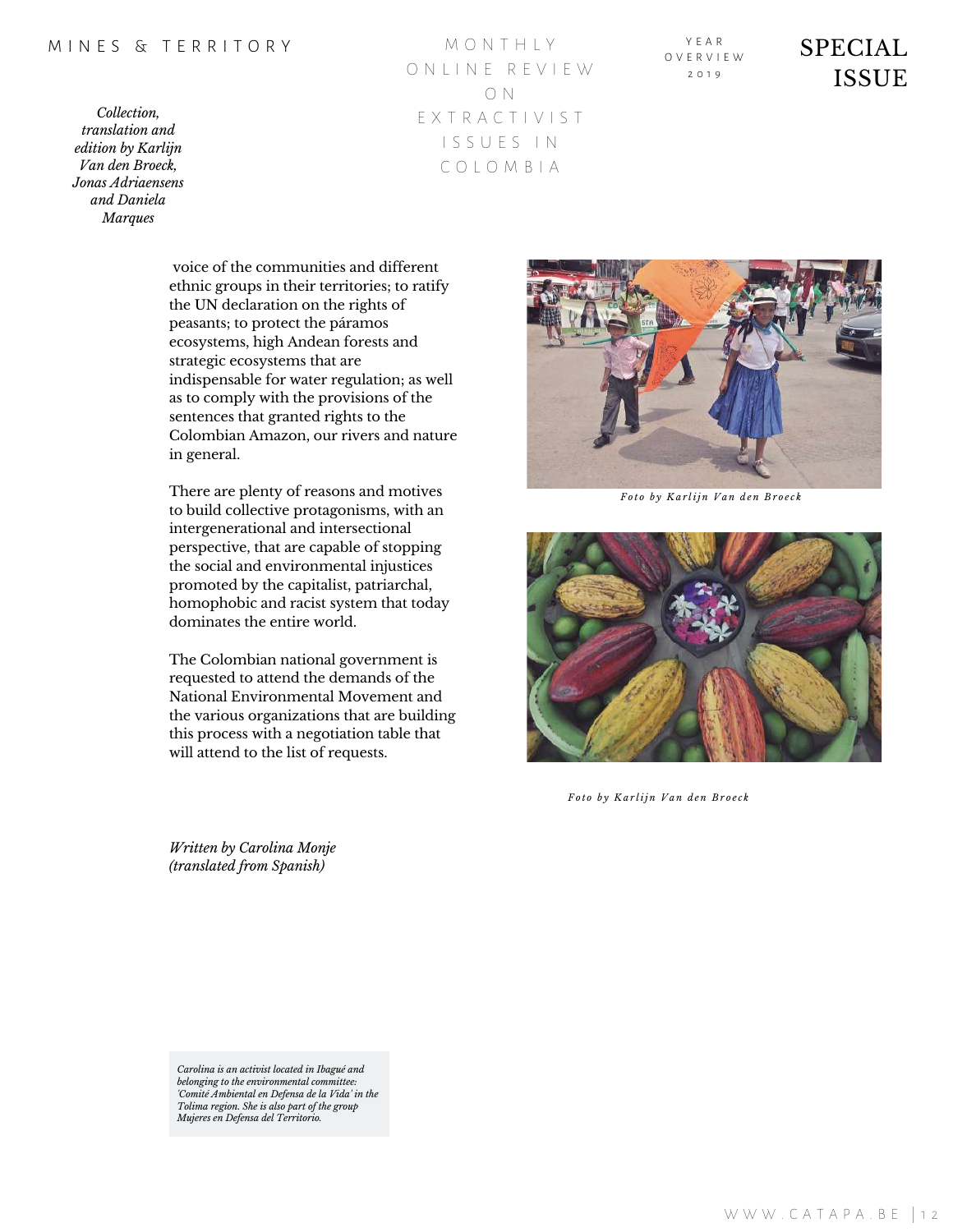M O N T H L Y O N L I N E R E V I E W O N E X T R A C T I V I S T I S S U E S I N C O L O M B I A

Y E A R O V E R V I E W  $2010$ 

SPECIAL ISSUE

## LOSERS AND WINNERS OF THE IMPLEMENTATION OF THE PEACE DEAL IN COLOMBIA

Three years ago, in Colombia, the world saw what was called the last march of the FARC, the biggest Marxist guerrilla in the world. After the signature of the peace agreement in November of 2016, the former members of FARC walked kilometers as they were used in the war times to give their only belong: their weapons. They did it in ex-change of six points: Rural Reform, Political Participation, End of the conflict, Solution to the problem of illicit drugs, The Integral System for Truth, Justice, Reparation and No-repetition; and the implementation, verification and endorsement. The agreement was considered as one of the most progressive in the world, the impunity levels were diminished due to the participation of the victims during the peace talks. The peace deal in Colombia meant the end of a 50 years old conflict, which was the result of decades of struggle for peace, land and life, especially in the rural areas.

The government of Juan Manuel Santos (former Colombian president) signed the peace deal with the FARC guerrilla and started the implementation of the





*Fo t o b y B a r t C a r li e r*

agreement. Since the "last march of the FARC" Colombian State showed its disability and negligence to accomplish the compromises made to the guerrilla and the civil society. The special areas where FARC members were supposed to concentrate and deliver their weapons were not ready, troops arrived in areas with no guarantees for living or at least sufficient infrastructure to complete the weapons disposal. The troops built the necessary facilities to live and keep their acquired commitment with the peace deal.

At the same time, the government started a precarious institutional arrangement in order to implement the peace agreement, Santos signed presidential decrees in order to speed up the implementation. In the field, the first obstacles began to appear: the lack of institutional coordination, the inability to react and the absence of political will on the part of some public officials to implement the peace agreement.

Despite these initial limitations, the rural

*Fo t o b y B a r t C a r li e r*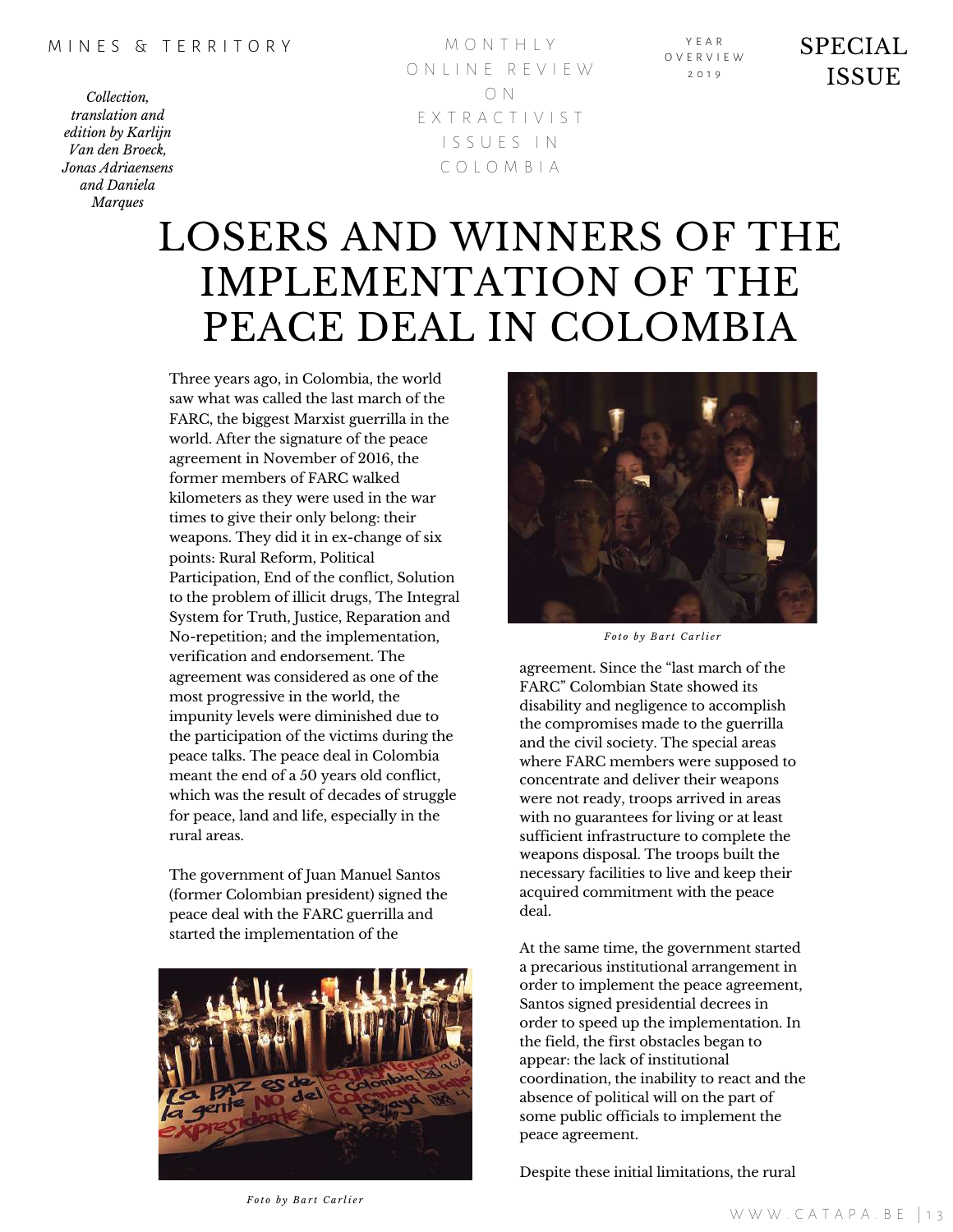*Collection, translation and edition by Karlijn Van den Broeck, Jonas Adriaensens and Daniela Marques*

M O N T H L Y O N L I N E R E V I E W O N E X T R A C T I V I S T I S S U E S I N C O L O M B I A

population maintained its expectations and commitment to the agreement. Grassroots organizations began to actively participate in the administration and implementation of the public policies that came out of the agreement. An example of this is the appearance of the National Coordinator of Coca, Marihuana and Poppy Growers (COCCAM). An organization aimed to concrete the participation of coca's producers and collectors and to dynamize the implementation of the fourth point of the Peace Agreement.

COCCAM was launched in 2017 in the southwestern of the country, one of the areas with higher illicit crops density and it could be understood as a social movement attempt to formalize the organizational structures from Colombian peasantry. Five thousand coca growers and farmers marched through Popayan to launch the first National organization of coca growers under the slogan "we are farmers, workers like you". COCCAM launch is the best example to show the main meaning of the peace agreement for marginalized communities, the possibility to be considered in policymaking, the possibility of right recognition by a State that has always chased and criminalized hem. The compromise with the peace deal from rural communities was evident, as well as the support of the former guerrilla with the new programs and initiative emerging from the post-conflict setting.

In 2018 Juan Manuel Santos former Colombian president and Nobel prize left office with 609 social leaders assassinated. Ivan Duque Márquez with the support of Alvaro Uribe Vélez won the elections and took office in August, in his first year of government 226 social leaders were assassinated. On the contrary to the expected effects of the peace agreement violence levels increased in rural areas,

the government insists on the denying of the systematic character of the murders and has not provided yet any solution to guarantee life and integrity of social leaders.

The election of Duque further delayed the implementation process, since his arrival to the presidency the number of murders of social leaders increased significantly and started a process of dismantling the peace agreement. This was evidenced by the objections presented to the bill that regulated the special justice for peace that was at the heart of the peace agreement.

The special electoral districts for conflict zones were removed from the agreement by the national congress, and a smear



*Fo t o b y B a r t C a r li e r*

campaign was launched on the judges and magistrates of the special justice for peace, led by the congress and the presidency. The integral rural reform of of the agreement has so far remained in promises, the government's actions to implement it have been reduced and it has been left in the hands of civil society organisations that continue to support it, as well as some cooperation agencies that have wanted to help in its implementation. However, the money from the cooperation agencies has not reached the communities; on the contrary, it has been lost in the

Y E A R O V E R V I E W  $2010$ 

SPECIAL **ISSUE**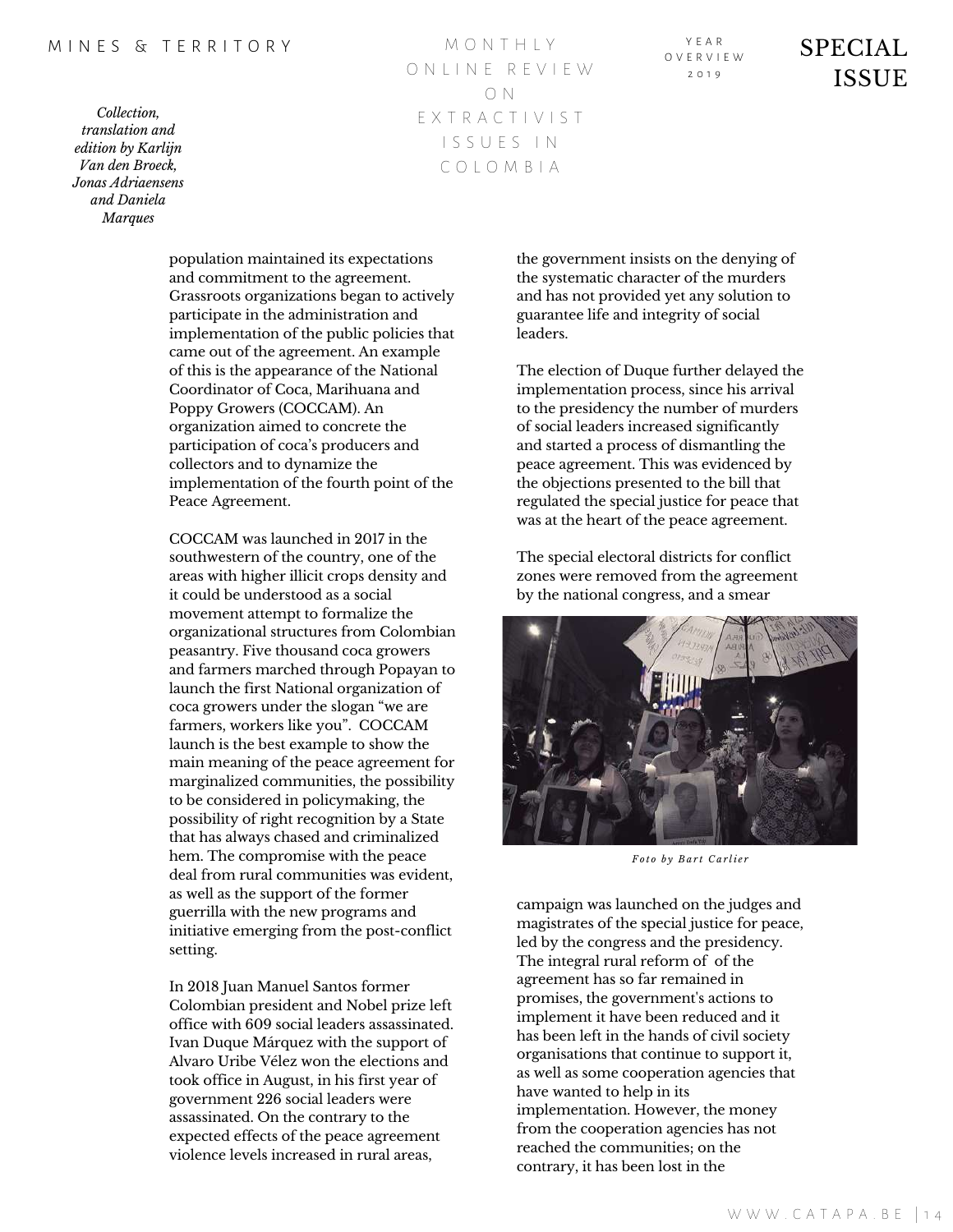#### M INES & TERRITORY

*Collection, translation and edition by Karlijn Van den Broeck, Jonas Adriaensens and Daniela Marques*

M O N T H L Y O N L I N E R E V I E W O N E X T R A C T I V I S T I S S U E S I N C O L O M B I A

Y E A R O V E R V I E W  $2010$ 

SPECIAL **ISSUE** 

Colombian bureaucracy and corruption. The communities and beneficiaries of these programmes continue to demand transparency in the execution of projects, but above all that the resources reach their beneficiaries.

Equally precarious is the situation of excombatants, who have complied with the laying down of arms, but who still do not have guaranteed integral reincorporation in the society. the economic reincorporation foreseen in the peace agreement has not been developed; excombatants presented 54 productive projects, of which 22 were approved and so far 2 have been disbursed. This situation leaves ex-combatants in limbo and void that seems to be filled only by new armed actors, dissidents, neoparamilitary gangs and drug trafficking mafias.

To date, the government has not committed itself to guarantee a transition to peace; on the contrary, it is promoting illegal fronts such as drug trafficking, illegal logging and illegal mining. The public policies outlined in Ivan Duque's National Development Plan do not seek to provide an answer to alleviate these problems; on the contrary, they seem to encourage them. This is not a minor assertion since this is a state whose policies today seem to be at the service of a political elite and its mafias who have profited from the war and whose political capital depends entirely on the war.

In August 2019, some commanders of the former FARC guerrilla announced their return to arms. The announcement shocked the country, the image and the message showed that the expectations and commitments of the peace agreement were not met. There are many reasons that explain this event: a mediocre and

badly done implementation, the absence of guarantees for the security and integrity of the ex-combatants, the political persecution of some leaders of the FARC and the fragmentation of a social movement for peace with the capacity to demand that the government comply with a State pact.

In Colombia the ghost of war does not disappear, illegal economies are strengthened and camouflaged among agrarian entrepreneurs responsible for dispossessing peasants of their land. The losers and victims of this situation are the peasants, indigenous people and afrodescendants who are killed for defending their territories and lands. The winners are the same as always: 1% of the owners own 88% of the productive land, occupy seats in the national congress and whose wealth has been made possible by the war. Three years after the last march of the FARC a community of about 100 excombatants was displaced from the space they inhabited by mandate of the agreement. The war does not want to leave Colombia, there are those who do not let it go and in their eagerness to accumulate land, power and votes are willing to do whatever is necessary to maintain it regardless of the consequences, lives, human losses and impacts on nature.

Recovering the peace agreement in its essence is indispensable for those who have lost historically in Colombia to be restored with their rights, their land and the truth in order to build a peaceful and democratic society. Overcome one hundred years of loneliness and build a country for its peasant, indigenous and black majorities who have been denied the least right: the right to life.

### *Written by Itayosara Rojas*

*Itayosara Rojas is a Colombian Phd researcher at the Erasmus university of Rotterdam.*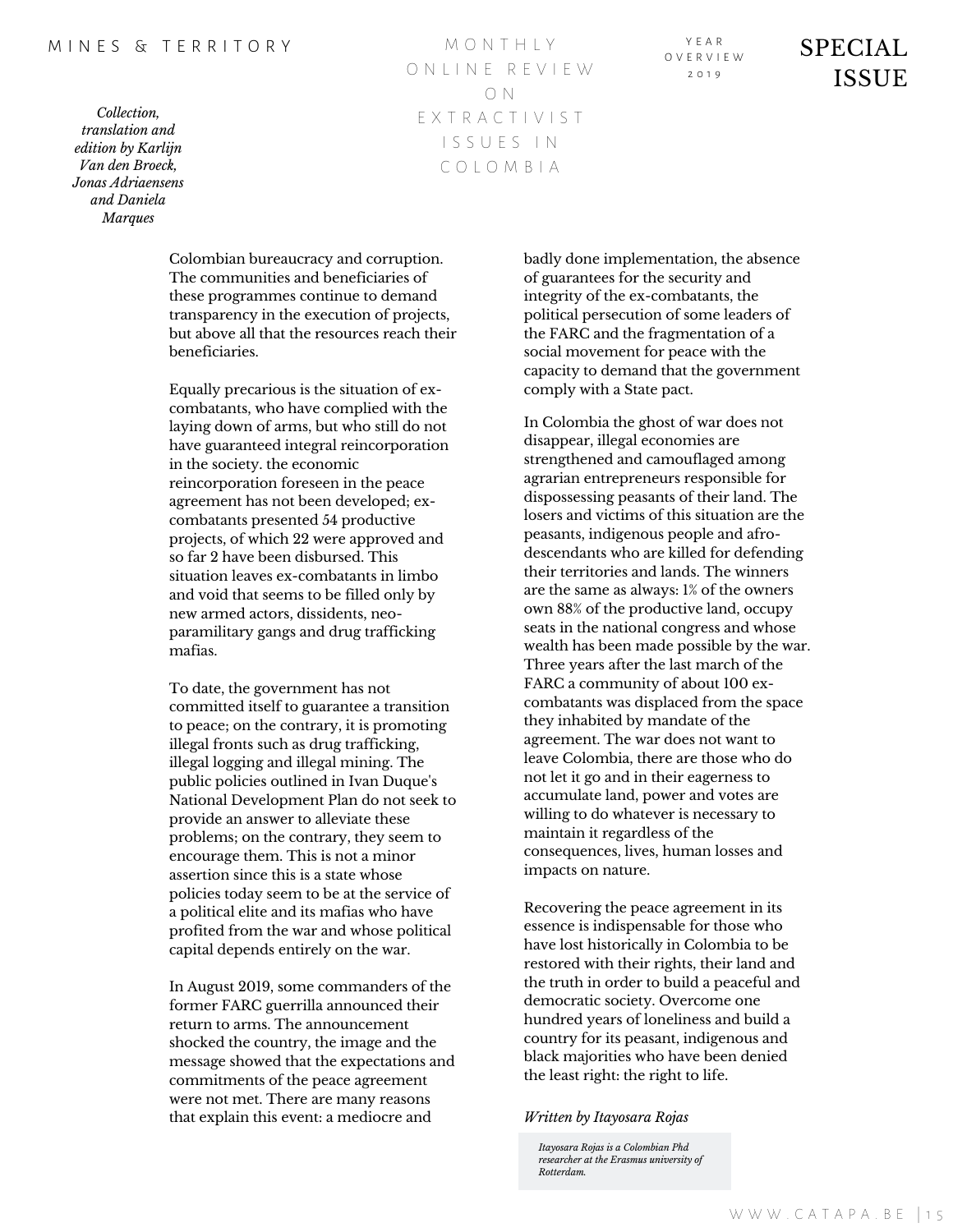M O N T H L Y O N L I N E R E V I E W O N E X T R A C T I V I S T I S S U E S I N C O L O M B I A

Y E A R O V E R V I E W  $2010$ 

### SPECIAL ISSUE

## FROM THE POLLS TO THE TRIBUNAL: THE FARMERS OF CAJAMARCA SUING A MINING MULTINATIONAL

*The farming community that voted out multinational Anglogold Ashanti of their territory two years ago, is now taking the fight to court.*

In March 2017, the people of Cajamarca voted against mining in their region in a Consulta Popular (popular referendum). Two years later the same community is going to court to continue their fight, for Anglogold Ashanti still owns various mining concessions in the region. And to ensure their absence for once and for all, the farmers are suing the company and the National Mining Agency to nullify the still existing mining concessions.

In Cajamarca, all seems quiet and peaceful. Farmers on the hill work their land, no machinery involved. It is a hard job, but they would not trade it for the world. The fertile soil of Cajamarca makes it a very rewarding region for farming: 'Anything grows in Cajamarca.'

Looking over Cajamarca, the impressive waterfall Chorros Blancos provides water for the citizens of the village center. Many other small water springs guarantee water to the farming families' directly to their land. The Wax Palms Forest and the Machin Volcano in Toche guard Cajamarca on one side, and on the other side the Páramo of Anaime can be found. If you ask the citizens, they will tell you they are proud to live in Cajamarca, that this land is incredibly beautiful and



*Fo t o b y T i e r r a D i g n a*

precious. And any visitor would have to agree with them. However, the people of Cajamarca have struggled a lot to get where they are today. From the beginning of the settlement, violence has been brought to the region, from colonization to the period of 'la violencia' and later the armed conflict. When after hundreds of years of war, Colombia, and thus Cajamarca, was finally beginning a new era of 'peace', it was only for a short time until a new threat arrived in Cajamarca: Extractivism.

More than ten years ago, the Colombian government gave mining concessions to the South-African gold mining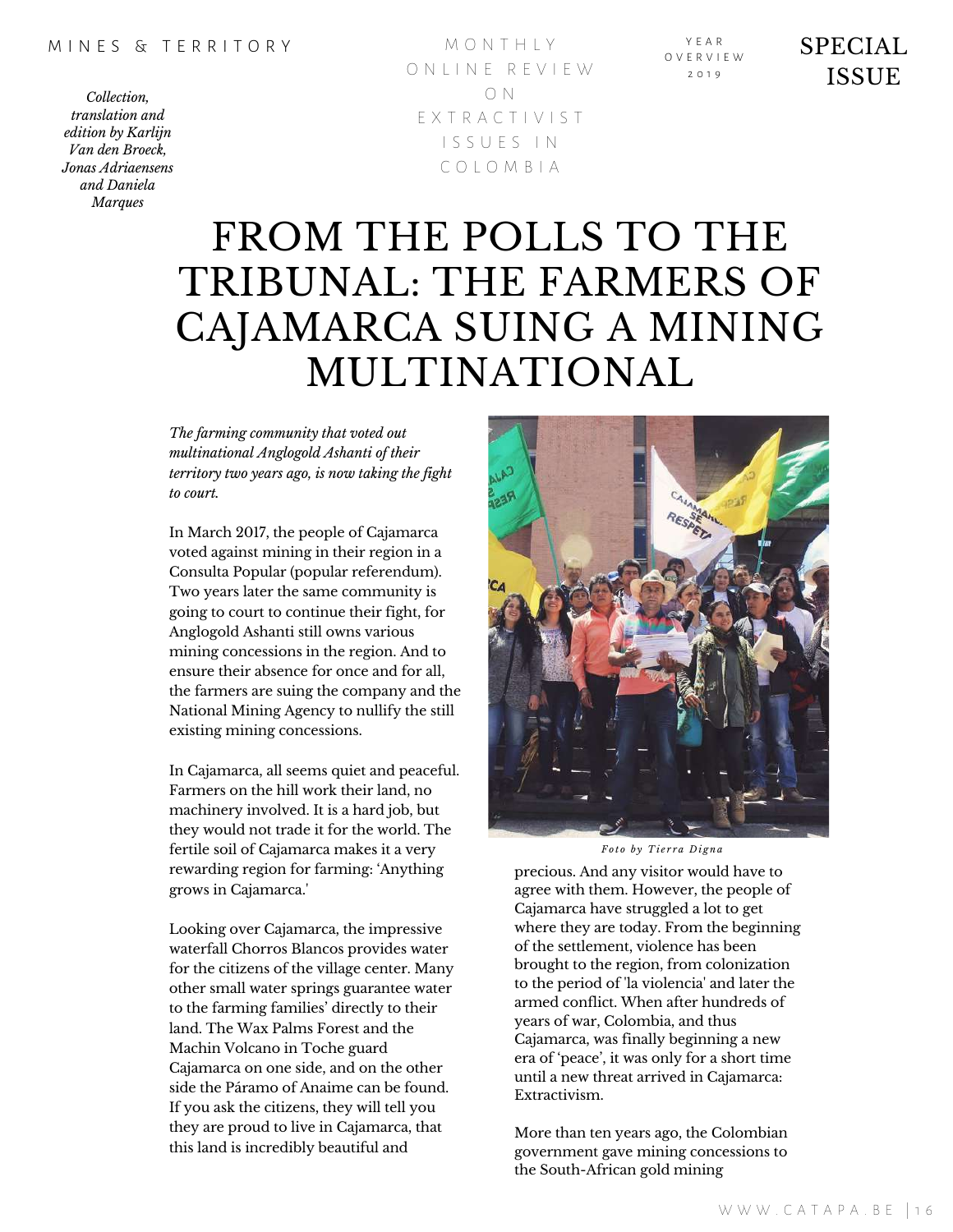*Collection, translation and edition by Karlijn Van den Broeck, Jonas Adriaensens and Daniela Marques*

M O N T H L Y O N L I N E R E V I E W O N E X T R A C T I V I S T I S S U E S I N C O L O M B I A

Y E A R O V E R V I E W  $2010$ 

### SPECIAL ISSUE

multinational Anglogold Ashanti, who with their La Colosa mining project would open the biggest open pit mine in Latin America. The village however, came together to defend their farming lands, their precious water sources and the future of their children. On the 26th of March 2017, Cajamarca organised a Consulta Popular, a binding mechanism of public participation stated by the Colombian constitution, where 98% of voters voted against mega mining in their territories.

The result of the Consulta Popular, a Cajamarca free of mining activities, was later established in a municipal agreement. The decision of the people of Cajamarca is legally binding and thus has to be respected by both the multinational as the national government. However, the National Mining Agency of Colombia has continued administrative actions regarding the existing mining concessions, without consulting nor informing the community.

There are still three current mining concessions in the municipality of Cajamarca. Therefore, the decision of the people of Cajamarca has neither been respected nor implemented until now. The farmers of Cajamarca are demanding the nullification of the three current mining concessions in the municipality. They invoke the legal principle of objeto illicit sobreviniente: the mining concessions have to cease to exist since they are incompatible with the choice of the community of Cajamarca to prohibit mining. Following Colombian law, a contract needs to have an object that complies with the legal and constitutional requirements. The subject of the mining concessions is illicit and impossible to accomplish. The subject was licit when the concessions were granted, yet, after the consulta popular, it is no longer the case.



*Fo t o b y K a r lij n V a n d e n B r o e c k*

With the legal action the farmers of Cajamarca hope to finally achieve the full respect and execution of the decision that the community took in March, 2017, prohibiting mining in their region.

Suing a multinational is not for the light hearted. In Colombia, environmental defenders that are struggling to remain in their lands despite corporate interests, have been the target of threats, human rights violations and killings. Moreover, the legal road is always a very long and tiring one. Nevertheless, the community of Cajamarca knows what they want: A healthy and thriving farming community, with clean waters and lush mountains.

This court case, just like the countless manifestations and the consulta popular before them, is the people of Cajamarca shouting:

*"El Agua vale más que el oro, Anglogold Ashanti Fuera del Pais" (Water is worth more than fold, Anglogold Ashanti out of the Country)*

#### *Written by Karlijn Van den Broeck*

*Karlijn Van den Broeck is a CATAPISTA who lived in Cajamarca, Colombia from the beginning of 2018 and into 2019, she worked for and with local anti-extractivist movements.*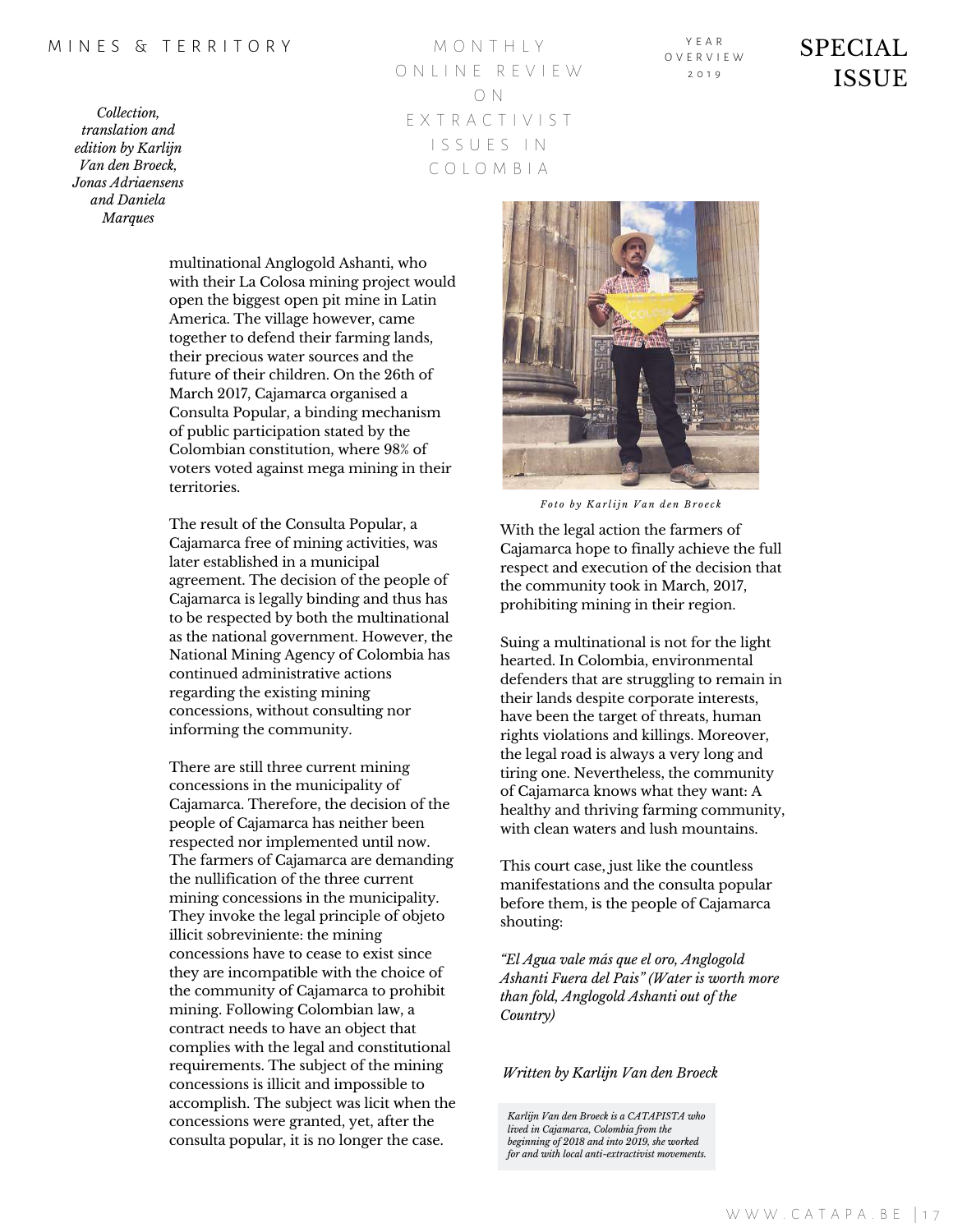M O N T H L Y O N L I N E R E V I E W O N E X T R A C T I V I S T I S S U E S I N C O L O M B I A

Y E A R O V E R V I E W  $2010$ 

### SPECIAL ISSUE

## WHAT THE COLOMBIAN ELECTIONS HAVE MEANT FOR THE 'ENVIRONMENT'

*In Colombia the local and regional elections were held on the 27th of October 2019. Election campaigns included the stakes for the defense of the territories and environmental defenders from all over the country were part of political initiatives and even took on candidacies to get elected. Issues such as the climate emergency, fracking and the defense of water versus the exploitation of the Páramos ecosystems through mining projects, were campaign focuses in dif erent corners of the Colombian territory. As expected, the support of companies towards certain candidates or parties also shifted. Companies need local approval so they didn't miss the opportunity to use the electoral game in their favor, this became very clear in Santander.* project for extracting gold, called La

### **THE GOOD, THE BAD AND THE UGLY.**

#### **The good**

In Tolima, where one of the great challenges lies in defending Colombia's agricultural food barn, the village of Cajamarca, the environmental candidates had very good results. Environmental activist Renzo García was elected to the Departmental Assembly, and his companion Jaime Tocora also won a seat at the Ibagué municipal council. Another event to celebrate was the triumph of the new mayor of Cajamarca, the peasant Julio Roberto, who belongs to the environmental committee of Cajamarca and is an unquestionable ally in the fight against one of the threats of the southern region of Colombia: the mining multinational Anglogold Ashanti and the



Colosa.

The struggle against fracking in Boyacá was in the hands of environmental candidate Estefany Grajales. Rosa Ballesteros in Cundinamarca also ran in the elections after the great results of the popular consultation against fracking in Fusagasugá. In Bogotá, environmentalist Susana Muhamad won a seat on the city council of the capital after a tireless struggle against the theft of votes from the traditional parties. Melissa Cuevas positioned herself with an incredible process of communitarian sponsored and executed politics in Teusaquillo, Bogotá. In Santander, Ricardo Eslava tried to put the declaration of a climate emergency on the political agenda. And in that same department, Emiro Arias and Leónidas Gómez both put the defense of the Paramo of Santurbán as a priority during their candidacies.